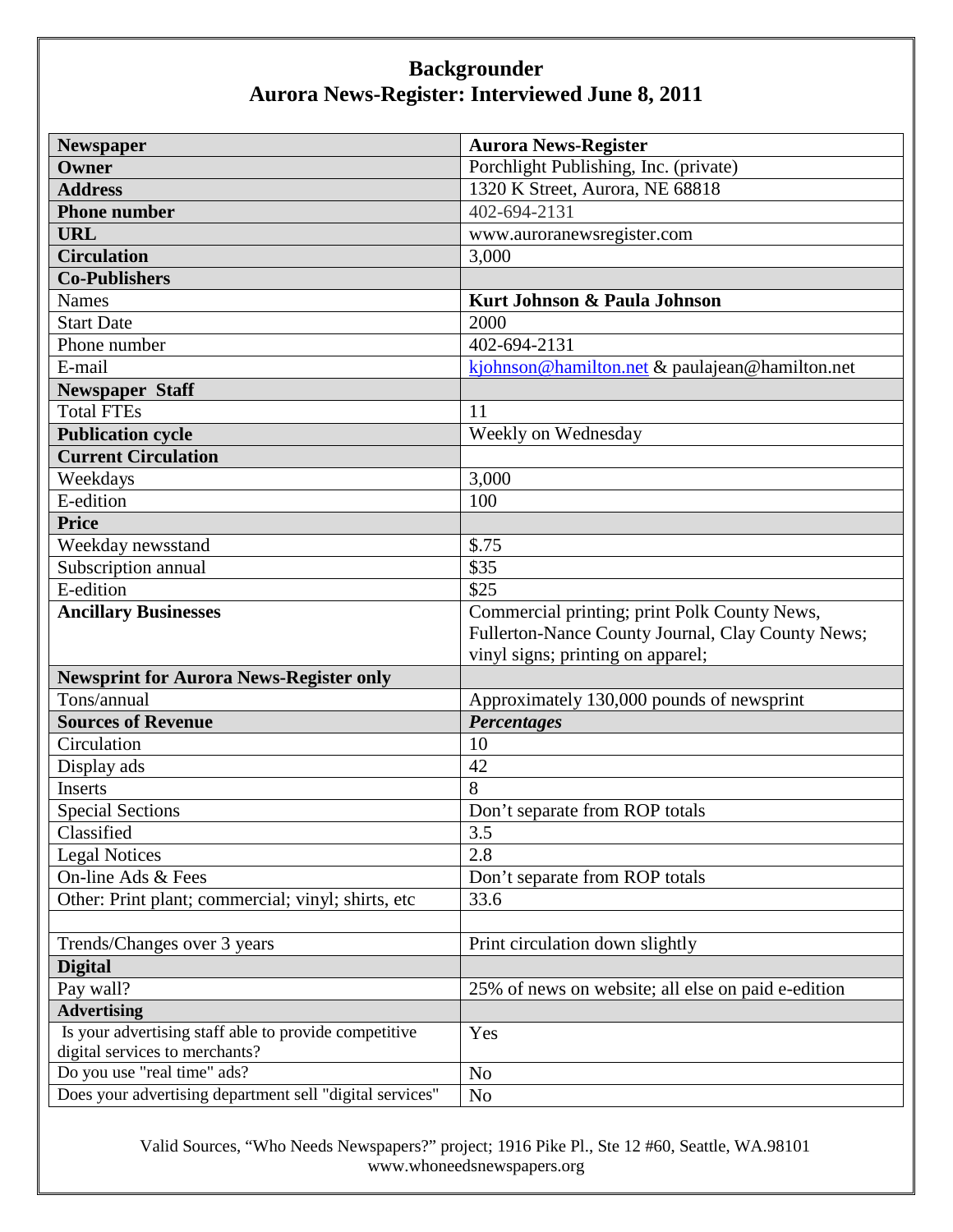| such as helping merchants with website production?         |                                                         |
|------------------------------------------------------------|---------------------------------------------------------|
| Does your ad department sell electronic coupons or other   | N <sub>o</sub>                                          |
| modern digital products?                                   |                                                         |
| Other?                                                     |                                                         |
| Do you generate revenue in partnership with outside        | Google AdSense; Dotphoto                                |
| digital vendors such as Yahoo? If so, who are they?        |                                                         |
| <b>Managing Editor</b>                                     |                                                         |
| Name                                                       | <b>Laurie Pfeifer</b>                                   |
| Start date                                                 | 1976                                                    |
| Phone number                                               | 402-694-2131                                            |
| E-mail                                                     | newsregister@hamilton.net                               |
| <b>News Staff</b>                                          |                                                         |
| <b>Total FTE</b>                                           | 11                                                      |
| Reporters                                                  | 1 (Plus Managing Editor & Publisher)                    |
| Editors                                                    | $\overline{2}$                                          |
| Photo                                                      | News staff takes photos                                 |
| Web Editor                                                 | Co-publisher                                            |
| <b>Bureaus</b>                                             |                                                         |
| Coverage                                                   | More than 50% of their time                             |
| Local government                                           | As needed -- Small staff all reporters are generalists. |
| Courts                                                     | As needed -- Small staff all reporters are generalists. |
| Public safety                                              | As needed -- Small staff all reporters are generalists. |
| County government                                          | As needed -- Small staff all reporters are generalists. |
| <b>School Board</b>                                        | As needed -- Small staff all reporters are generalists. |
| <b>Business</b>                                            | As needed -- Small staff all reporters are generalists. |
| <b>Sports</b>                                              | As needed -- Small staff all reporters are generalists. |
| Entertainment & arts                                       | As needed -- Small staff all reporters are generalists  |
| Environment                                                | As needed -- Small staff all reporters are generalists  |
| Health care                                                | As needed -- Small staff all reporters are generalists  |
| Agriculture                                                | As needed -- Small staff all reporters are generalists. |
| Do you assess online news content?                         |                                                         |
| Number of sources?                                         |                                                         |
| Writing or visual journalism impact?                       |                                                         |
| Other                                                      | Who is looking at what, and when they are looking (by   |
|                                                            | hours) and where they are coming from.                  |
| <b>Digital News Manager</b> (publisher fulfills this role) |                                                         |
| Name                                                       | <b>Kurt Johnson</b>                                     |
| Start date                                                 | 2000                                                    |
| Phone                                                      | 402-694-2131                                            |
| E-Mail                                                     | kjohnson@hamilton.net                                   |
| Website start date                                         | 1995                                                    |
| <b>Digital News Staff</b>                                  | Regular news staff                                      |
| Size?                                                      | (All reporters post $-3$ )                              |
| Sufficient?                                                | No                                                      |
| Organizational chart & job descriptions.                   | Co-publisher and managing editor decide daily what      |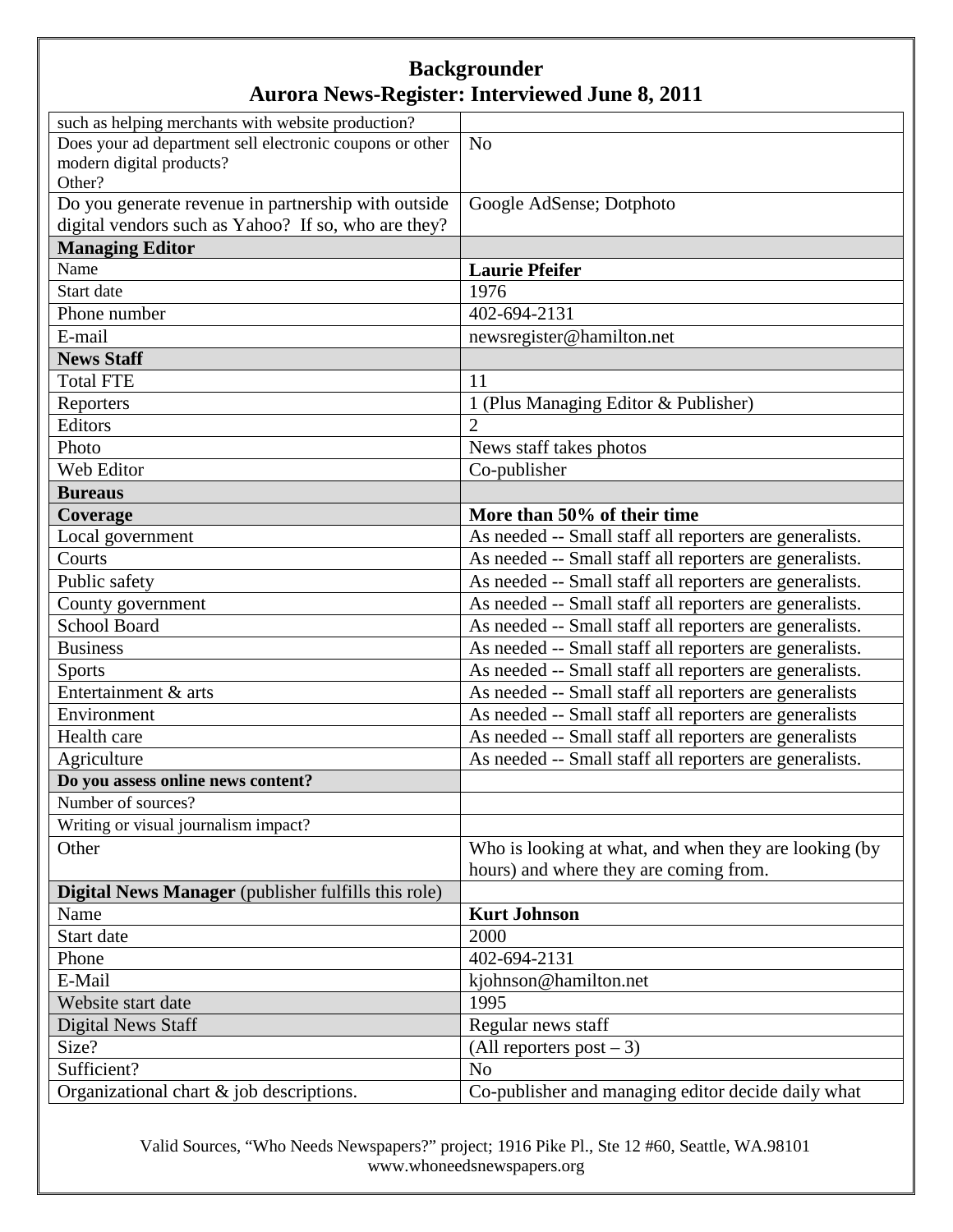|                                                       | stories will be posted to web and featured in Soundslides |
|-------------------------------------------------------|-----------------------------------------------------------|
|                                                       | format. Four staff members create Soundslides as          |
|                                                       | assigned.                                                 |
| IT Staff (If separate)                                | Co-publisher plus outside company                         |
| Size?                                                 |                                                           |
| Sufficient?                                           | N <sub>o</sub>                                            |
| Organizational chart & job descriptions.              | Co-publisher handles day-to-day IT operations. Has        |
|                                                       | private contractor and web design company on call as      |
|                                                       | needed.                                                   |
| Corporate Support or Consultative support? (Yes or    | Our paper is available in word-searchable format dating   |
| No)                                                   | back to 2008 as part of Nebraska Press Association's      |
|                                                       | digital portal project.                                   |
| Capabilities                                          |                                                           |
| Web platform software?                                | Joomla - based                                            |
| Content management system: software?                  | N <sub>o</sub>                                            |
| Do your organization staff members write code?        | N <sub>o</sub>                                            |
| Number of coders?                                     | None                                                      |
| Zero? How out-sourced?                                | Contract with off-site IT coordinator and web             |
|                                                       | development company in Lincoln.                           |
| Out-sourced, off the shelf or with vendors?           |                                                           |
| Proprietary or open-source code? Why?                 | OpenX is open source. Works well.                         |
| Flexibility & response time                           |                                                           |
| Can you change web platform - coding,                 | A quick e-mail to our web provider allows us to update    |
| architecture, software -- at least once a month? Do   | coding, add features as needed on a per-hour basis.       |
| you?                                                  |                                                           |
| Can you add new functionality promptly as it          | Yes.                                                      |
| becomes available?                                    |                                                           |
| Digital Tools utilized                                | OpenX ad placement software                               |
| Crowd sourcing?                                       |                                                           |
| Data visualization?                                   |                                                           |
| Investigative reporting?                              |                                                           |
| Documentary video?                                    | Just beginning to use video.                              |
| Any other kinds of digital tools being used? If so,   | Soundslides, which combines still photos and digital      |
| what?                                                 | audio files.                                              |
| Social Media                                          | Facebook                                                  |
| Cite social media used:                               | Facebook # Friends?                                       |
|                                                       | Twitter                                                   |
|                                                       | Etc.                                                      |
| To what extent is your newspaper connected to         | Not as well as we would like. Posting stories and videos  |
| people through social media?                          | to Facebook is about all we're doing so far.              |
| What is the overall organizational commitment to      |                                                           |
| collecting, creating, shaping and delivering all your |                                                           |
| news/information products through these digital       |                                                           |
| channels?                                             |                                                           |
| Advertising                                           |                                                           |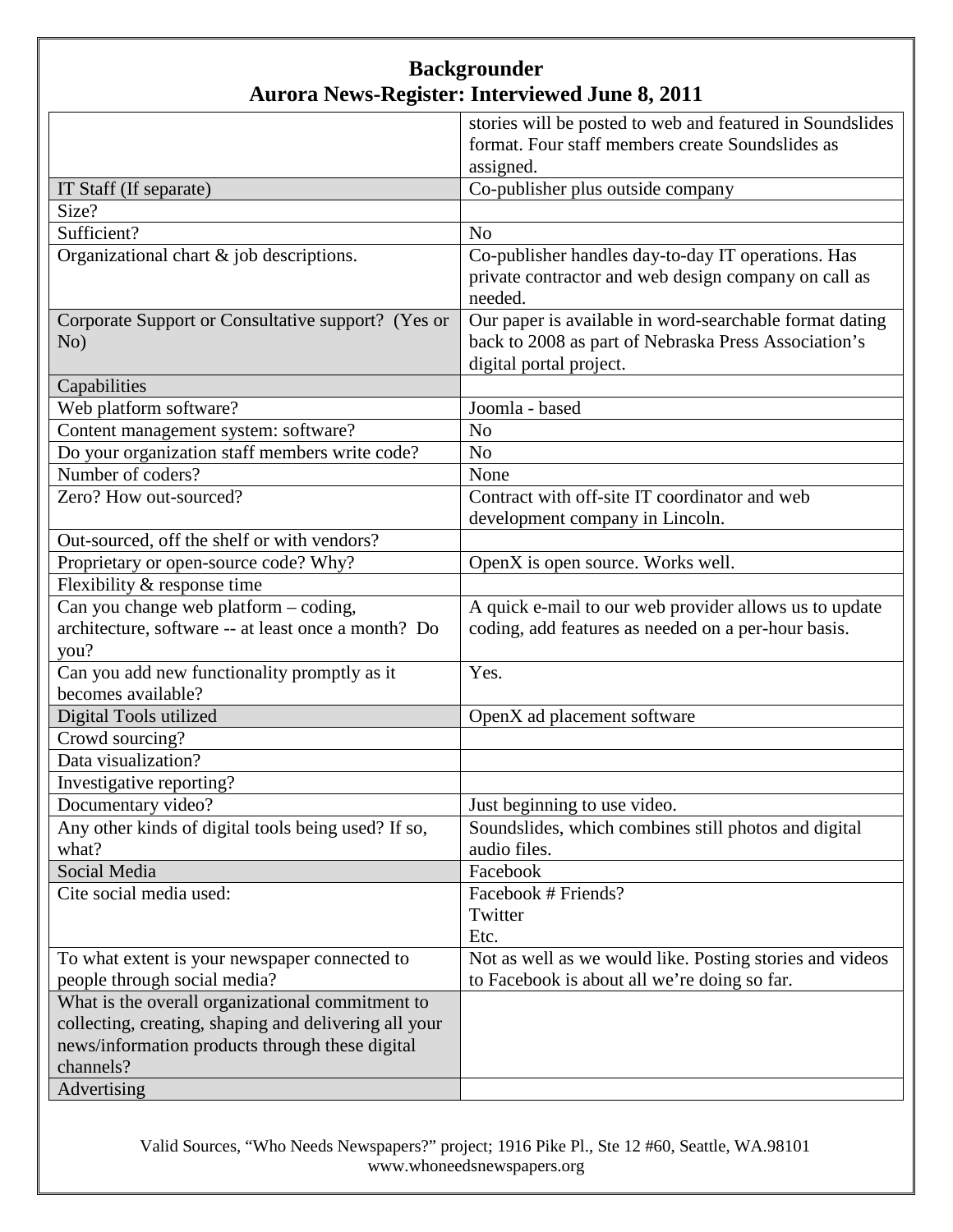| Is your advertising staff able to provide competitive | We offer web ads, linked to either URL or PDF ads.       |
|-------------------------------------------------------|----------------------------------------------------------|
| digital services to merchants?                        |                                                          |
| Do you sell "real time" ads?                          | .No                                                      |
| Does your advertising department sell "digital        | No. However, if they don't have a website they can still |
| services" such as helping merchants with website      | purchase ads linked to ours.                             |
| production?                                           |                                                          |
| Does your ad department sell electronic coupons or    | No.                                                      |
| other modern digital products? Which ones?            |                                                          |
| Assessment                                            | How do you assess your digital news/information          |
|                                                       | products?                                                |
| Number of Page-views/month?                           | Not confident in Urchin statistics.                      |
| Number of Monthly uniques?                            | Not confident in Urchin statistics.                      |
| Revenue/month?                                        | Prefer not to disclose                                   |
| Cite other metrics you use?                           | Time on site? Source of visitors? Etc.                   |
| Do you assess news content?                           | Only post locally written material.                      |
| Most e-mailed stories?                                | N <sub>o</sub>                                           |
| Number of sources?                                    | Preferably two or more.                                  |
| Writing or visual journalism impact?                  |                                                          |
| Other?                                                |                                                          |
| How is data shared with news staff?                   |                                                          |
|                                                       |                                                          |
| Editing                                               |                                                          |
| How are web stories edited? Are there different       | No.                                                      |
| procedures (layers of editing) for web vs. print      |                                                          |
| products?                                             |                                                          |
| Do you use AP Style in your digital news products?    | Yes                                                      |
| Revenue                                               |                                                          |
| Do you generate revenue in partnership with outside   | Google AdSense                                           |
| digital vendors such as Yahoo? If so, who are they?   |                                                          |
| Do you charge for any digital news products?          | We sell Soundslide CDs and photos.                       |
| Which products and how much?                          |                                                          |
| <b>Digital Delivery Systems</b>                       | What delivery systems do you employ?                     |
| E-edition? (Software used?)                           | Joomla                                                   |
| Generic mobile apps software? Name it please.         |                                                          |
| Smart Phone - apps                                    | Yes/No? Under development? Target date?                  |
| -- iPhone                                             | Under development/2011-12                                |
| -- Android                                            |                                                          |
| -- Blackberry                                         |                                                          |
| -- Palm                                               |                                                          |
| -- Other?                                             |                                                          |
| Tablets                                               |                                                          |
| -- iPad                                               |                                                          |
| -- Other                                              |                                                          |
| Kindle                                                |                                                          |
| Any other systems?                                    |                                                          |